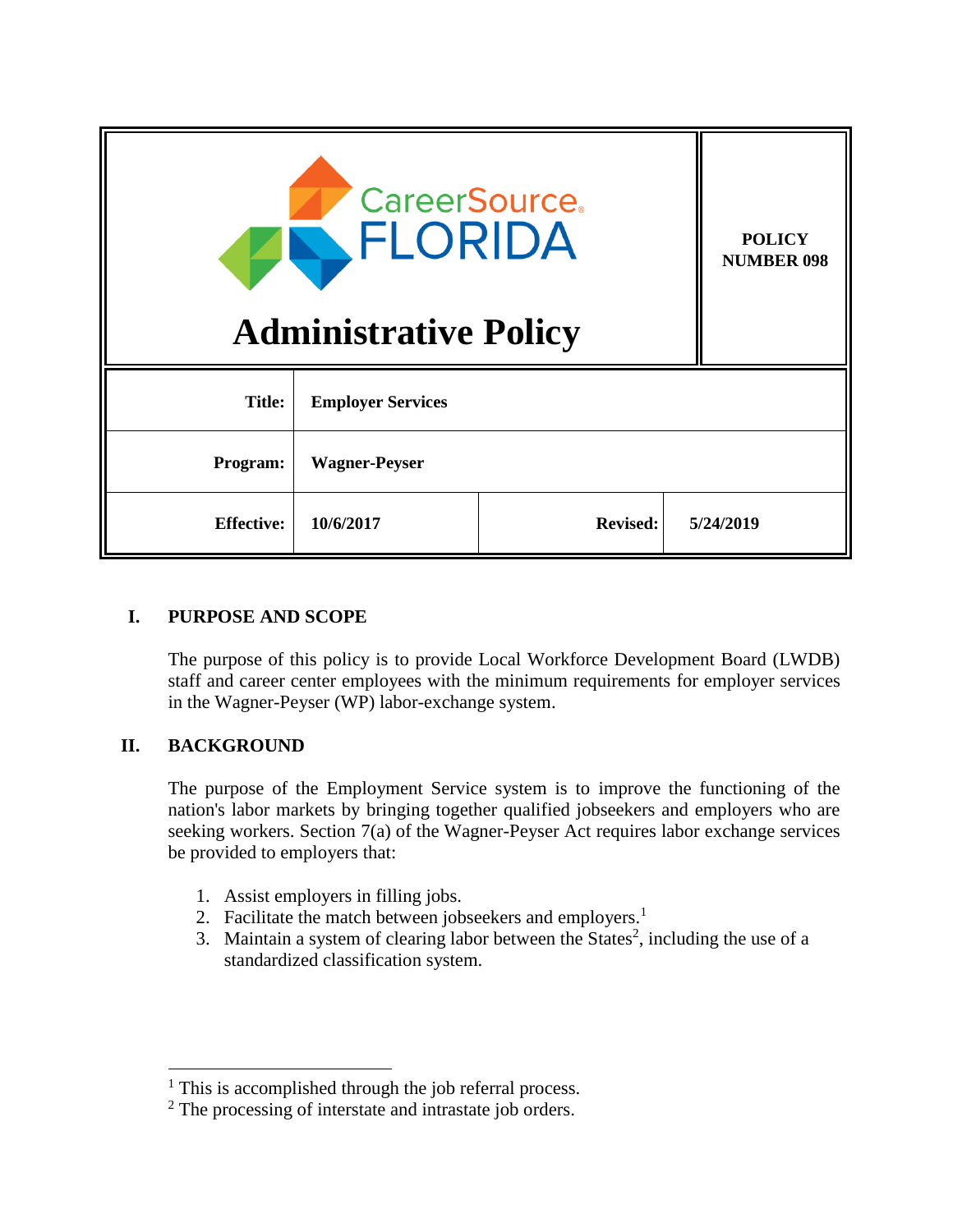### **III. AUTHORITY**

Wagner-Peyser Act of 1933, as amended by the Workforce Investment Act of 1998 and the Workforce Innovation and Opportunity Act of 2014

Workforce Innovation and Opportunity Act of 2014 20 Code of Federal Regulations (C.F.R.) Part 651.10, 652.207, 652.3, 678.435, 658.501, 658.502, 658.503, 658.504

### **IV. POLICIES AND PROCEDURES**

#### **A. Services to Employers**

LWDB staff must facilitate the match between jobseekers and employers by matching jobseeker skills and interests with employer job openings. Upon the employer's request, staff may:

- 1. Advertise employer job openings through Employ Florida.
- 2. Assist in the development of job order requirements.
- 3. Refer qualified jobseekers to available job openings.
- 4. Conduct jobseeker screening.
- 5. Provide recruitment assistance.
- 6. Assist with organizing and conducting job fairs.
- 7. Assist with filling hard-to-fill job orders.
- 8. Assist with job restructuring.
- 9. Provide rapid response to layoffs and business closures.
- 10. Provide assessment and testing.

LWDBs may also provide customized services upon the employer's request. Each LWDB's local operating plan must identify available customized services. Such services may include:

- 1. Customized screening and referral of qualified participants for training services.
- 2. Human resource consultation services, which may include:
	- i. Writing and/or reviewing job descriptions and employee handbooks.
	- ii. Assisting with developing performance evaluation and personnel policies.
	- iii. Creating orientation sessions for new workers.
	- iv. Honing job interviewing techniques for efficiency and compliance.
	- v. Analyzing employee turnover.
	- vi. Creating job accommodations and using assistive technologies.
	- vii. Explaining labor and employment laws to help employers comply with discrimination, wage/hour and safety/health regulations.
- 3. Providing customized labor market information for specific employers, sectors, industries or clusters.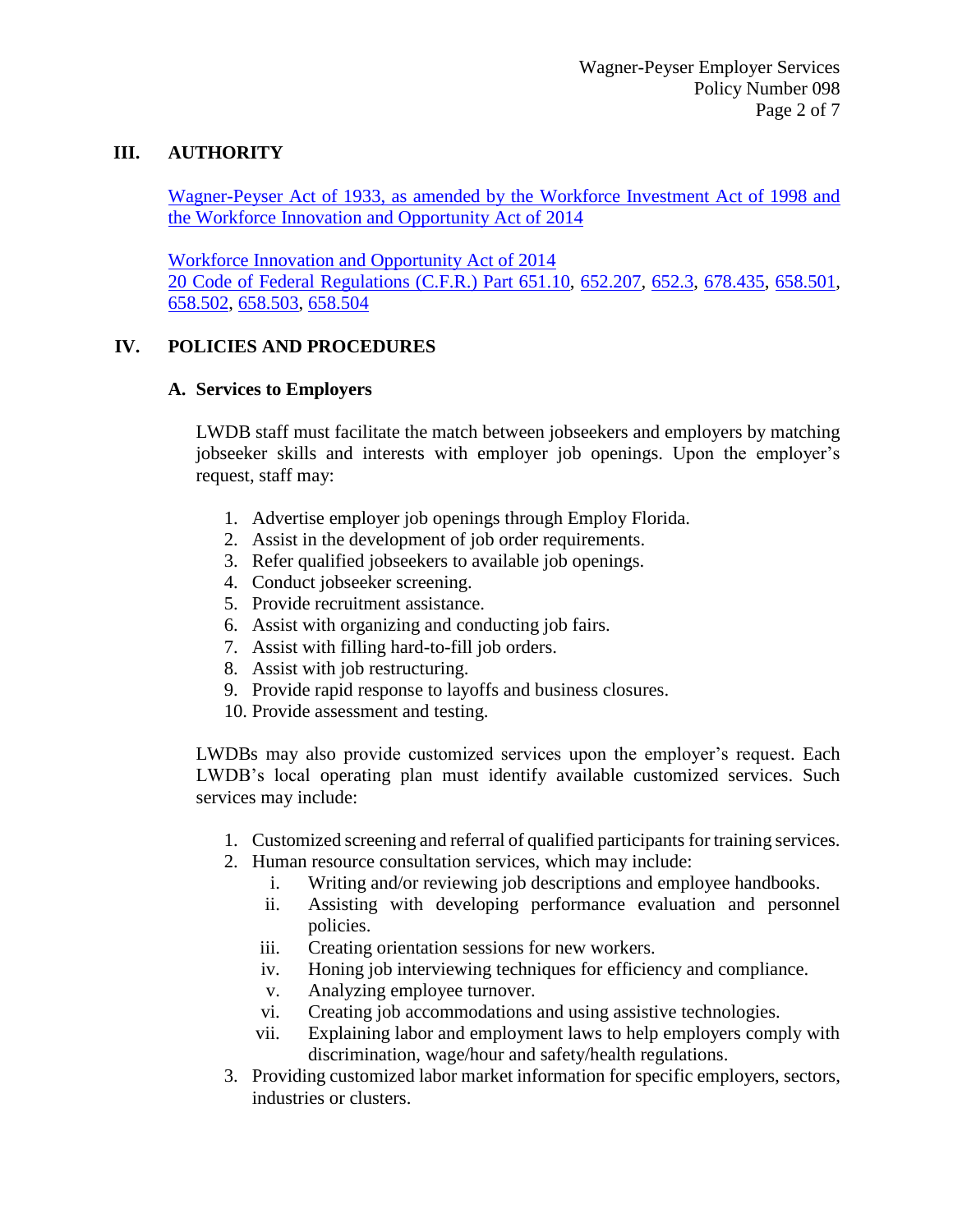4. Providing other customized services, as available.

#### **B. Employer Account Verification in Employ Florida**

LWDB staff must conduct an independent verification of a newly registered employer account prior to enabling an employer account or releasing any job order to jobseekers. LWDBs must have local policies and procedures in place to ensure sufficient vetting of employer accounts and job orders. Additionally, each LWDB must:

- 1. Verify the employer's registration information to include the business name, address, contact person and contact information. Methods of verification must include a phone call using the contact number listed on the company's website (not the one provided in the registration as it could be fraudulent), email inquiry, website review, and State of Florida's Department of State, Division of Corporations. If the employer fails to respond to the LWDB's phone call and email, the LWDB may conduct an onsite in person review. Verification of the registration must be documented in a case note.
- 2. For in-state employers, verify the Federal Employer Identification Number (FEIN)/Tax Identification Number (TIN) and entity's name on the Department of State, Division of Corporation's Sunbiz website ("Sunbiz"). If the business is not registered in Sunbiz as required, do not enable or approve the employer's registration until such information is available for verification as described in Subsection IV.B.4. below.
- 3. For out-of-state employers, verify the FEIN/TIN and entity's name using the appropriate state's division of corporation's website. If the information is unavailable for verification, do not enable the registration until such information is available for verification as described in Subsection IV.B.4. below.
- 4. For in-state and out-of-state employers and government organizations that are not registered in Sunbiz or the appropriate state's division of corporation's website, the LWDB must request the employer or organization to provide official documentation from the Internal Revenue Service (IRS) showing the FEIN/TIN. Upon receipt, staff must case note the specific documentation provided and proceed with their normal verification process. An electronic copy of the documentation can be uploaded to the employer's account in Employ Florida or the hard copy can be kept in the physical file, as dictated by the LWDB's local operating procedures.
- 5. For staff assisted registration of employer accounts, staff must conduct a follow-up and final review via email or telephone with the employer to confirm the information listed in the registration is accurate and document the method used for the approval process in case notes for all staff assisted registration of employer accounts.
- 6. Review all submitted job orders for compliance with federal and state laws, and the *Employ Florida Terms and Conditions of Use*.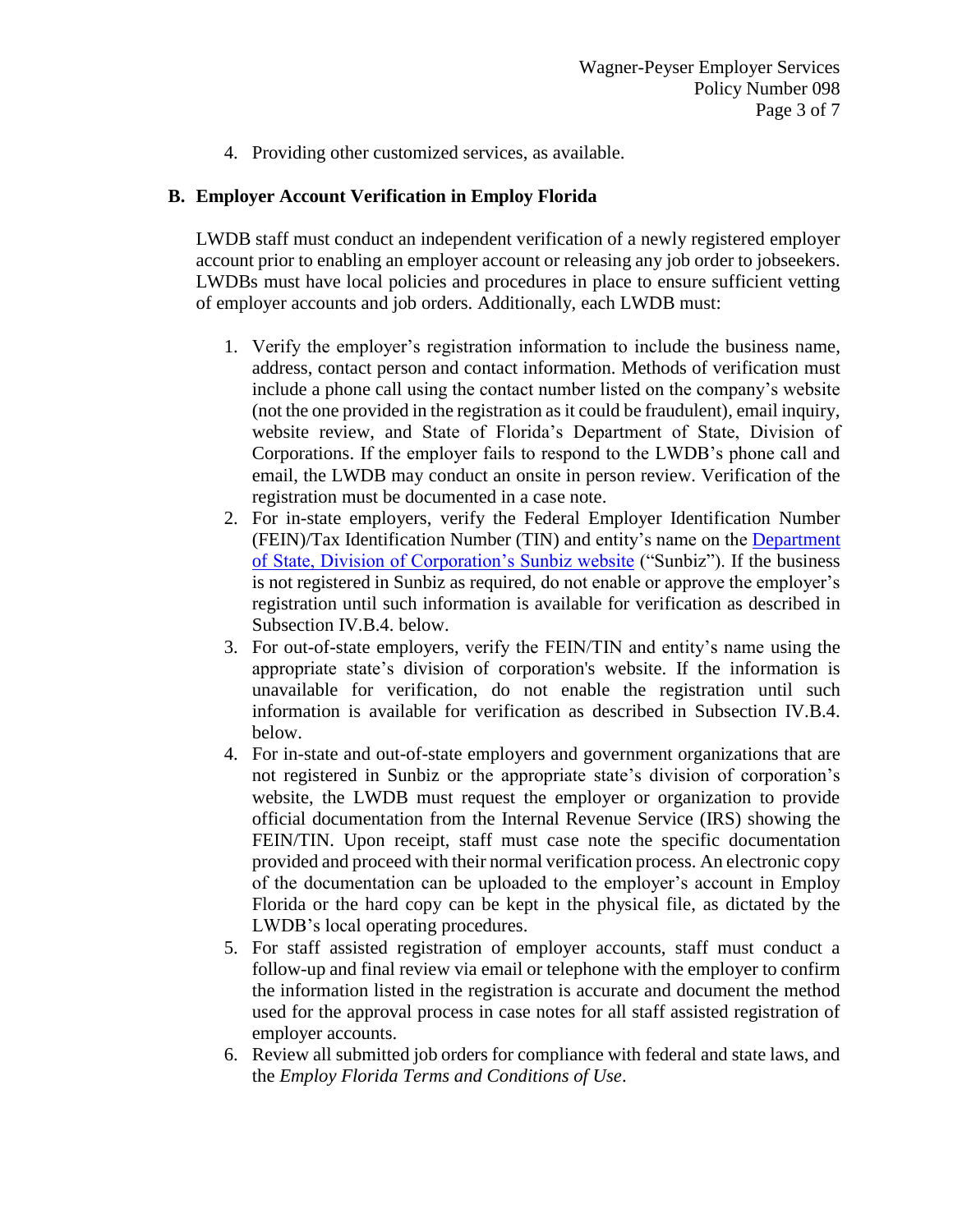Staff must enter a case note when verifying an employer that, at a minimum, includes the method of contact, the name and title of the contact (if applicable), whether the employer is registered in the appropriate state's corporations website, and the method used to verify the employer before an employer account is enabled in the system.

When an employer completes their registration in Employ Florida, the account status is automatically set to "Pending Verification". Employer accounts must be verified within two business days of the date of the initial registration. However, if the verification process cannot be completed within two business days, staff must place the employer's account in a "Not Verified" status. Upon placing an employer's account in a Not Verified status, staff must notify the employer of the action and ask the employer to correct the missing/needed information as soon as possible. The account must remain in Not Verified status until the employer's information is properly reviewed and verified in accordance with state and local policy. If the validity of an employer cannot be verified or if staff believes the account is suspicious in nature, staff must alert the LWDB manager. The LWDB manager must immediately elevate concerns of suspicious activity in Employ Florida to the Department of Economic Opportunity via email at: EFAccountReferral@deo.myflorida.com.

### **C. Third-Party Agent Verification**

LWDBs must ensure job orders posted by third-party agents are in accordance with the *Employ Florida Terms and Conditions of Use*. Third-party agents that use the Employ Florida system to post job openings for an employer must:

- 1. Obtain the employer's written consent to post job orders on the Employ Florida website and provide it to LWDB prior to posting an open position. Upon receipt of the written consent, the LWDB must upload an electronic copy to the account and enter a case note stating the specific documentation provided and uploaded.
- 2. Use only the employer's name and FEIN to register an account, unless the thirdparty agent is the employing entity.
- 3. List the employer's address of record and contact information as the primary contact and list the third-party agent's address of record and contact information as the secondary contact for verification purposes. Note: the employer's address may be suppressed and hidden from jobseekers.
- 4. Meet the same verification requirements listed in Section B of this policy.

### **D. Discontinuation of Services**

Pursuant to 20 C.F.R. 658, a career center must initiate procedures to discontinue services to an employer or third-party agent in certain instances. Some reasons for discontinuing services include, but are not limited to, an employer or third-party agent who: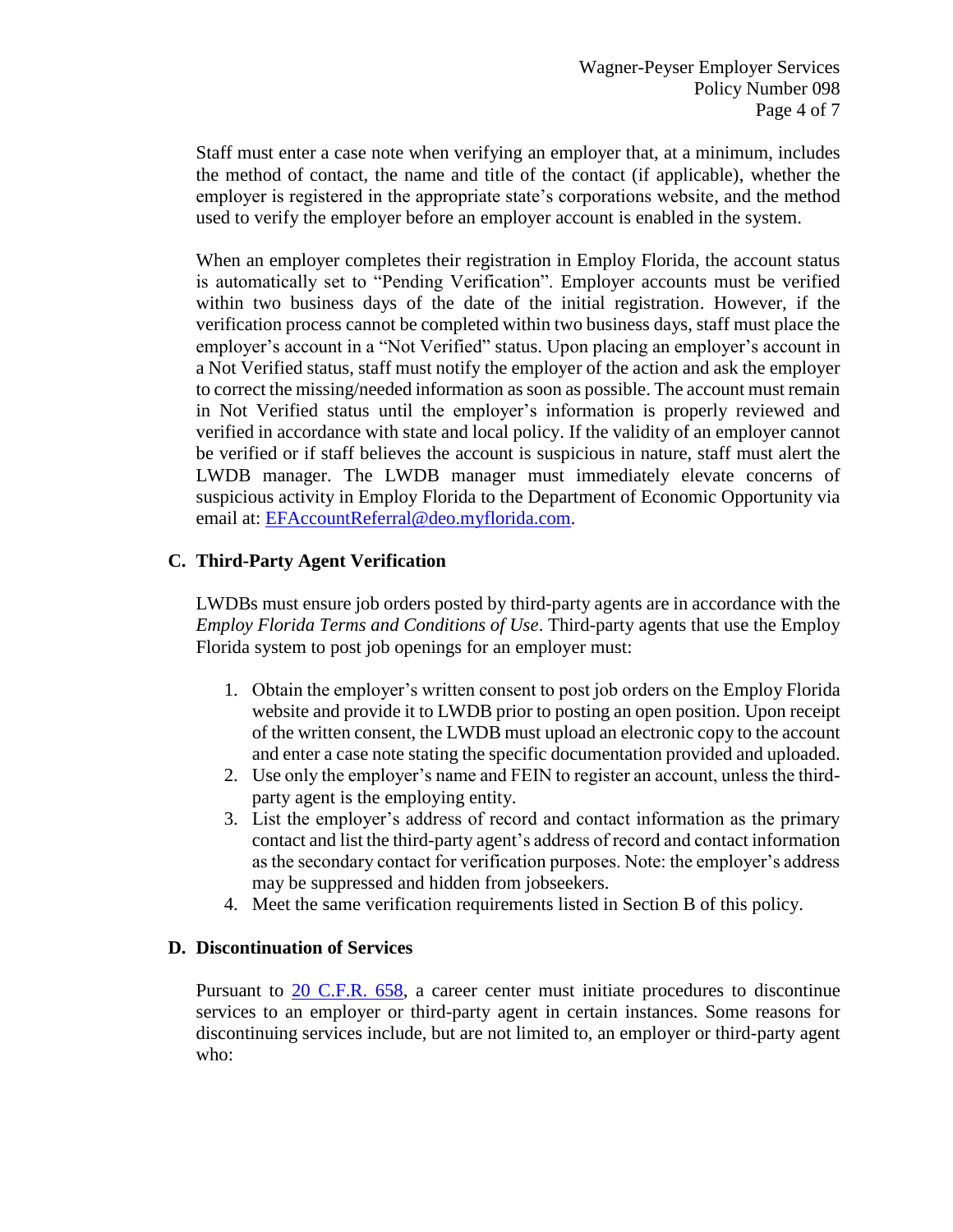- 1. Submits and refuses to alter or withdraw job orders containing specifications which are contrary to employment-related laws.
- 2. Submits job orders and refuses to provide assurances, in accordance with Agricultural Recruitment System requirements, that Agricultural Recruitment jobs offered are in compliance with employment-related laws.
- 3. Is found through field checks or otherwise to have either misrepresented the terms or conditions of the employment opportunity specified on job orders or failed to comply fully with assurances made on job orders.
- 4. Is found by an appropriate enforcement agency to have violated any employment-related laws and notification of the finding has been provided to the U.S. Department of Labor or the career center by that enforcement agency.
- 5. Is found to have violated Employment Service (ES) regulations pursuant to sec. 658.411.
- 6. Refuses to accept qualified workers referred through the clearance system.
- 7. Refuses to cooperate in the conduct of field checks conducted.
- 8. Repeatedly causes the initiation of the procedures for discontinuation of services.
- 9. Refuses to cooperate with the career center's request for verification.

Career center management must, after consultation with the Department of Economic Opportunity (DEO), discontinue services immediately if exhaustion of above procedures  $1 - 7$  would cause substantial harm to a significant number of workers.

Career center staff must also initiate procedures to discontinue services if the employer or third-party agent violates the *Employ Florida Terms and Conditions of Use*.

When discontinuing services, the career center must notify the employer in writing all employment services will be terminated within 20 working days, unless the employer satisfactorily addresses the concerns of the career center within the 20 days. If services are discontinued to an employer subject to Federal Contractor Job Listing Requirements, the career center must notify DEO immediately at Wagner.Peyser@deo.myflorida.com.

Services must be reinstated to an employer after discontinuation:

- 1. If the state is ordered to do so by a Federal Administrative Law Judge (ALJ) or Regional Administrator; or
- 2. If the employer provides adequate evidence that any policies, procedures or conditions responsible for the previous discontinuation of services have been corrected and that the same or similar circumstances are not likely to occur in the future; and
- 3. The employer has responded adequately to any findings of an enforcement agency, career center, or ETA, including restitution to the complainant and the payment of any fines, which were the basis of the discontinuation of the services.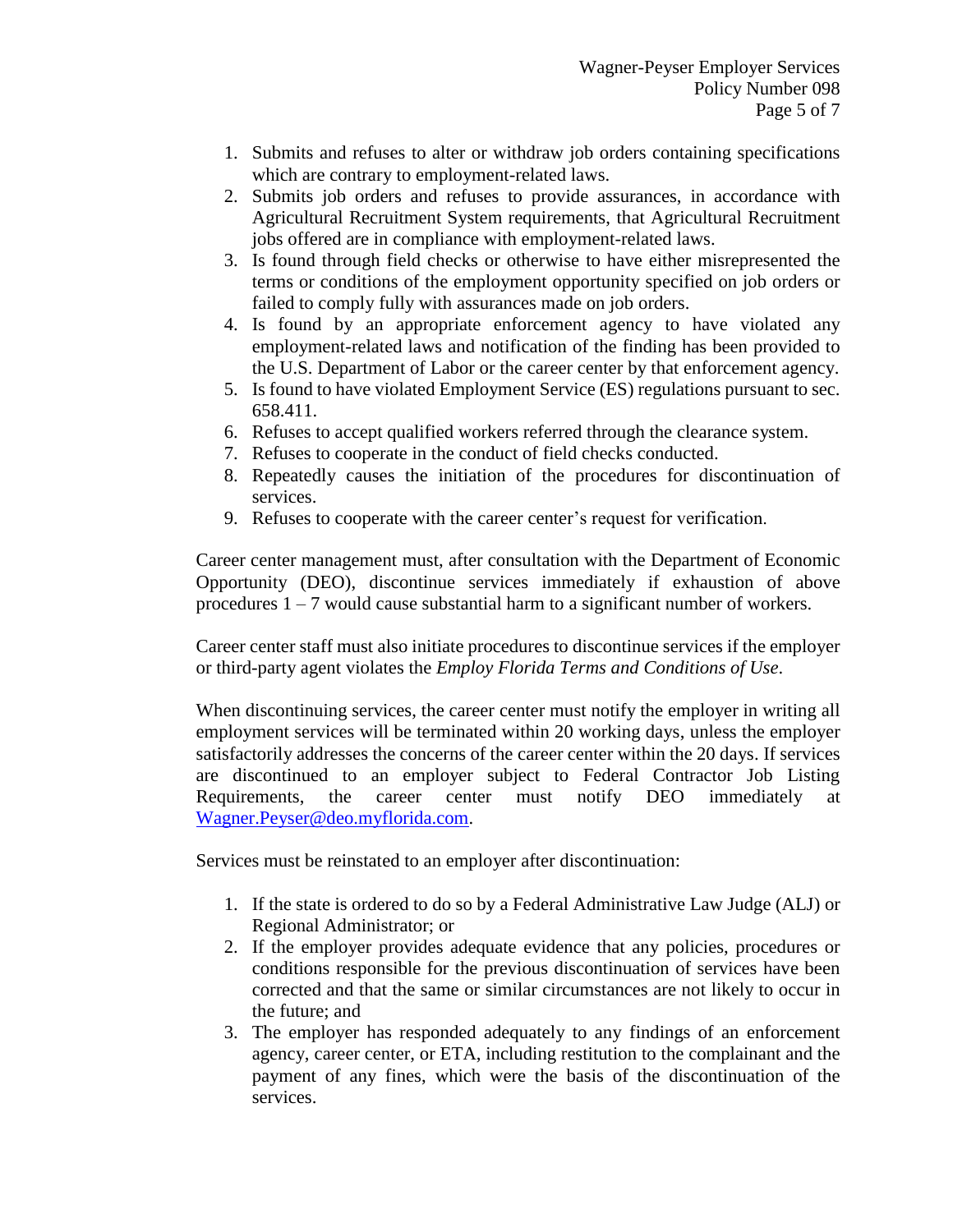The career center must notify the employer requesting reinstatement within 20 working days whether his/her request has been granted. If the career center denies the request for reinstatement, the basis for the denial must be specified and the employer must be notified that he/she may request a hearing within 20 working days.

The career center must reinstate services to an employer if ordered to do so by a state hearing official, Regional Administrator, or Federal ALJ as a result of a timely hearing request.

### **E. State and Local Monitoring**

Services and activities provided under WP must be monitored annually for compliance with WP requirements by DEO. DEO will monitor the requirements outlined in this policy and local operating procedures. Additionally, LWDBs must establish local monitoring policies and procedures that include, at minimum:

- 1. Roles of the employer and LWDB staff; and
- 2. Local monitoring procedures of Wagner-Peyser.

LWDBs must ensure participating providers agree to cooperate with monitoring efforts by the state and/or LWDB and adhere to all other applicable local, state and federal rules and regulations.

# **V. REVISION HISTORY**

Final Guidance 035, Revised Job Seeker Registration and Employer Services dated May 8, 2012

Administrative Policy 098, Employer Services dated October 6, 2017

# **VI. DEFINITIONS**

- 1. **Employer –** As defined in 20 C.F.R. 651.10**,** a person, firm, corporation, or other association or organization which currently has a location within the United States to which U.S. workers may be referred for employment, and which proposes to employ a worker at a place within the United States and which has an employer relationship with respect to employees under this subpart as indicated by the fact that it hires, pays, fires, supervises and otherwise controls the work of such employees. An association of employers is considered an employer if it has all of the indicia of an employer set forth in this definition.
- 2. **Job Opening –** A single job opportunity for which the career center has on file a request to select and refer participants.
- 3. **Job Referral -** The act of facilitating the match between qualified jobseekers and employers with job openings; and the recording of such referral in Employ Florida.